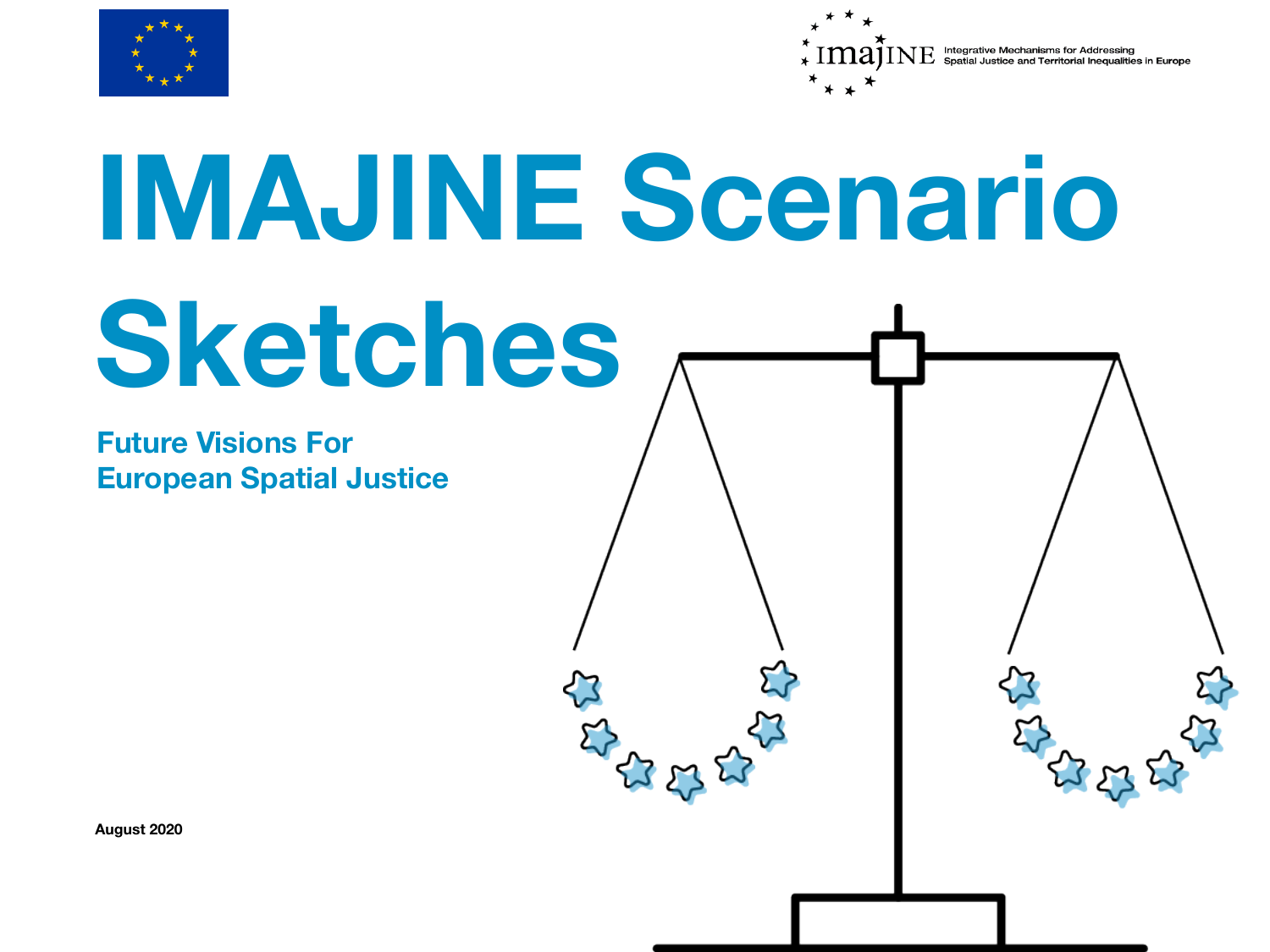#### **What is IMAJINE?**

A Horizon 2020 European Union research project exploring ways to address two key issues in Europe:

- **Territorial inequality**  Disparities between different neighbourhoods, municipalities, regions, countries, which impede the principle that EU citizens should have equal rights and opportunities regardless of wherever they live
- **Spatial justice**  the question of whether different places are treated fairly, and whether the ability of people to realise their rights is compromised by where they live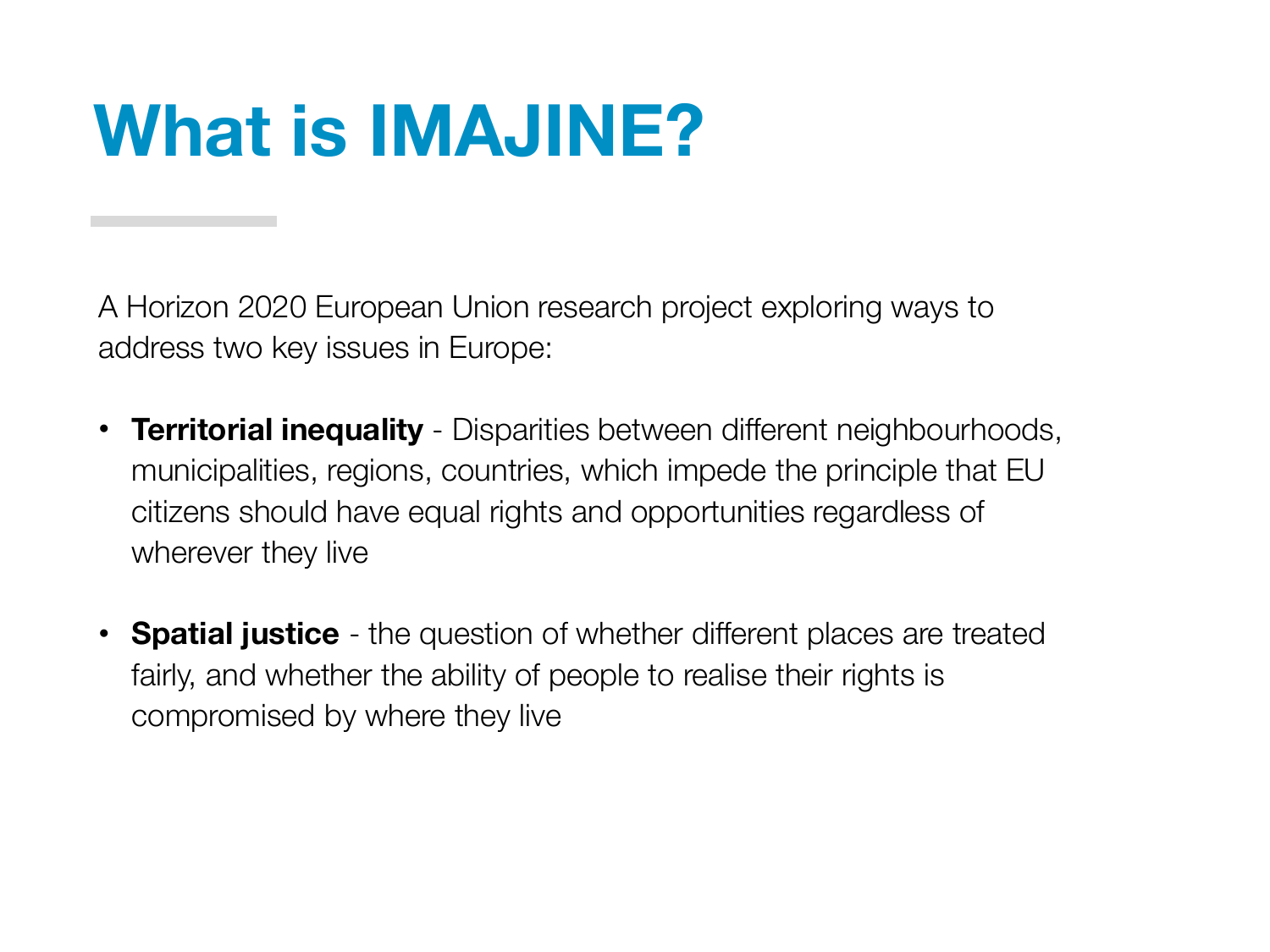#### **Why scenarios?**

- A way of looking at the future, not to predict what will definitely come to pass, but to **challenge our assumptions** about what comes next
- **Multiple, plausible futures** imagined in order to question current understandings of spatial justice and territorial inequality
- Scenario sketches presented here as a **first step towards developing rich and useful visions** of what Europe might look like in terms of geographical disparities and spatial justice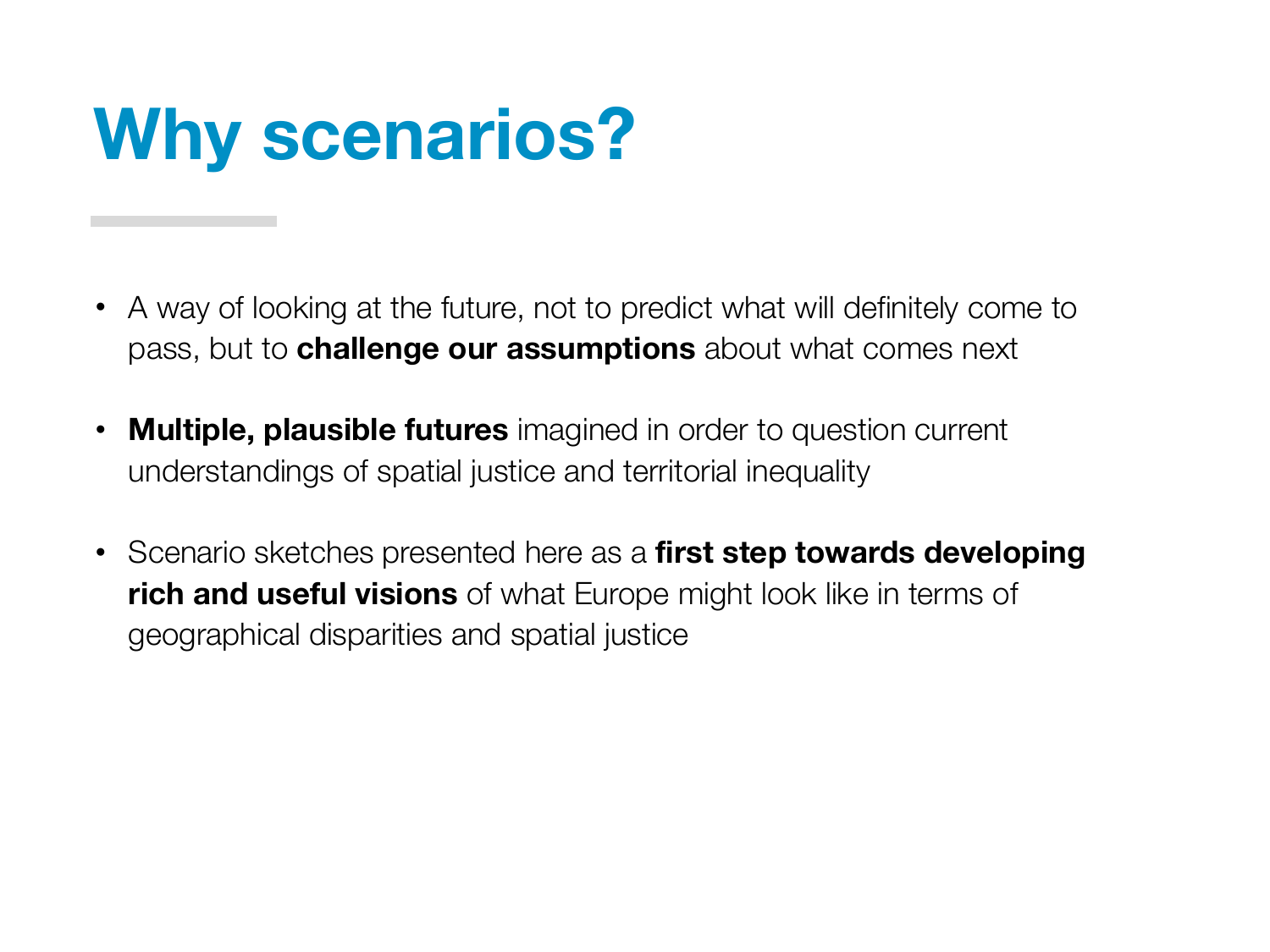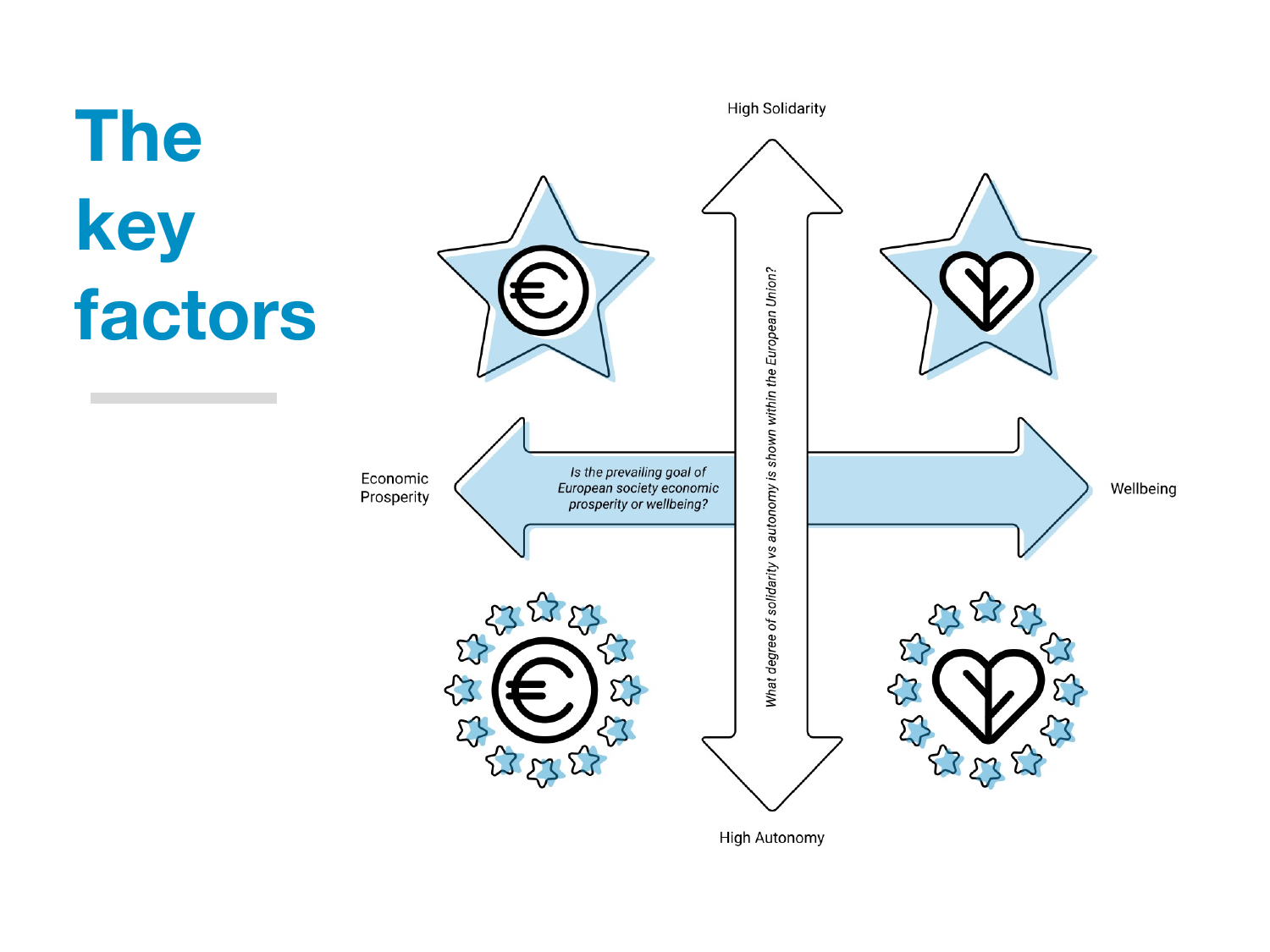#### **The key factors**

- Drawn (for the purposes of setting a scenario focus) from a set of uncertainties affecting decisions made by the European Commission's **Directorate-General for Regional and Urban Policy** (DG-REGIO)
- DG-REGIO's decisions play a fundamental policy role in questions of spatial justice and territorial inequality across the EU; they anchor these scenarios in present reality
- **Visions of the year 2048**, with distinct notions of spatial justice and territorial inequality in Europe
- 2048 represents 4 of the 7-year cycles by which DG-REGIO plans for disbursement of its development funds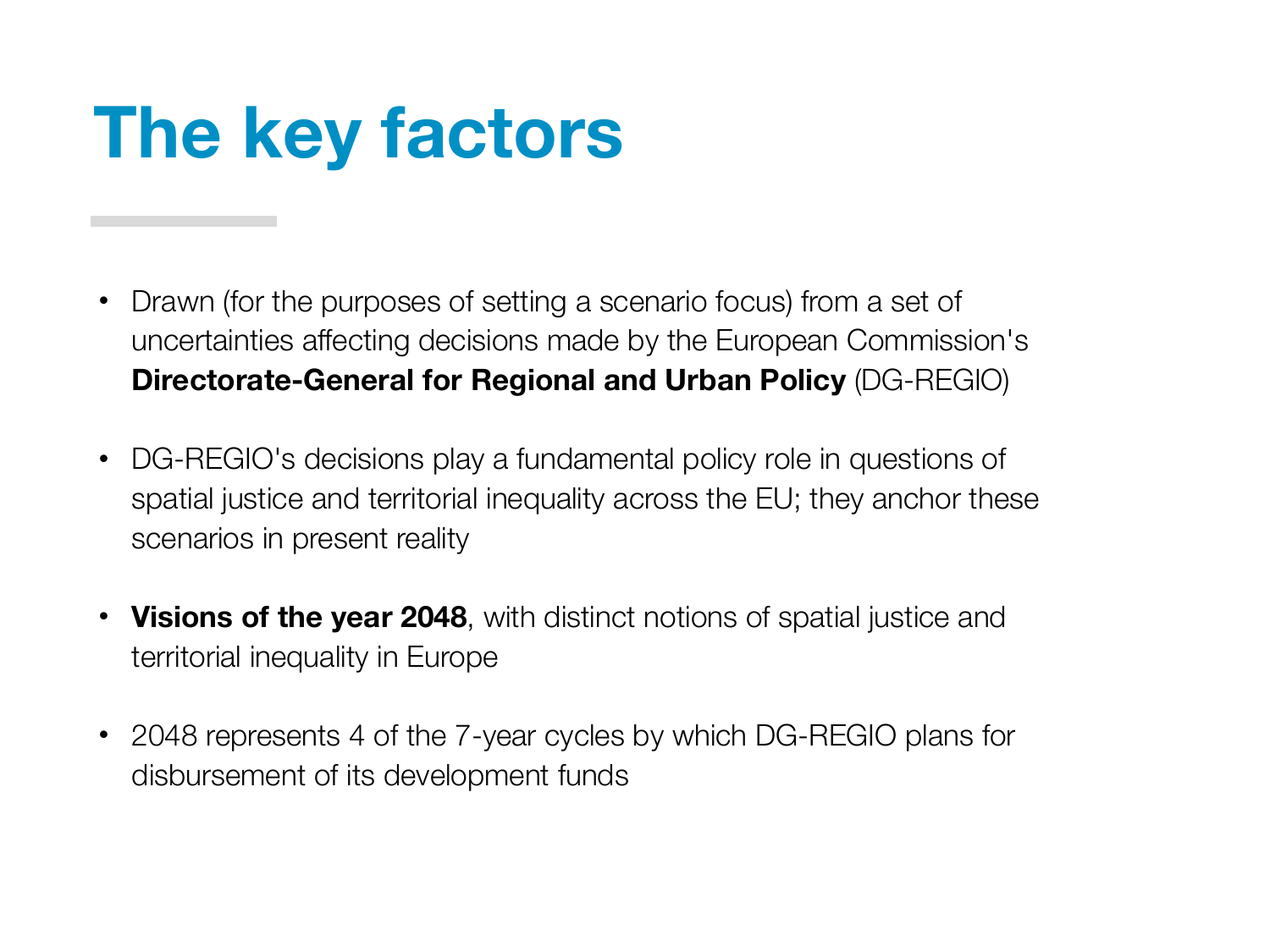#### **High solidarity / economic prosperity**

- Spatial justice means an **equitable distribution of wealth between regions**
- Increasingly centralised **pan-European approach** evolves from the COVID-19 response

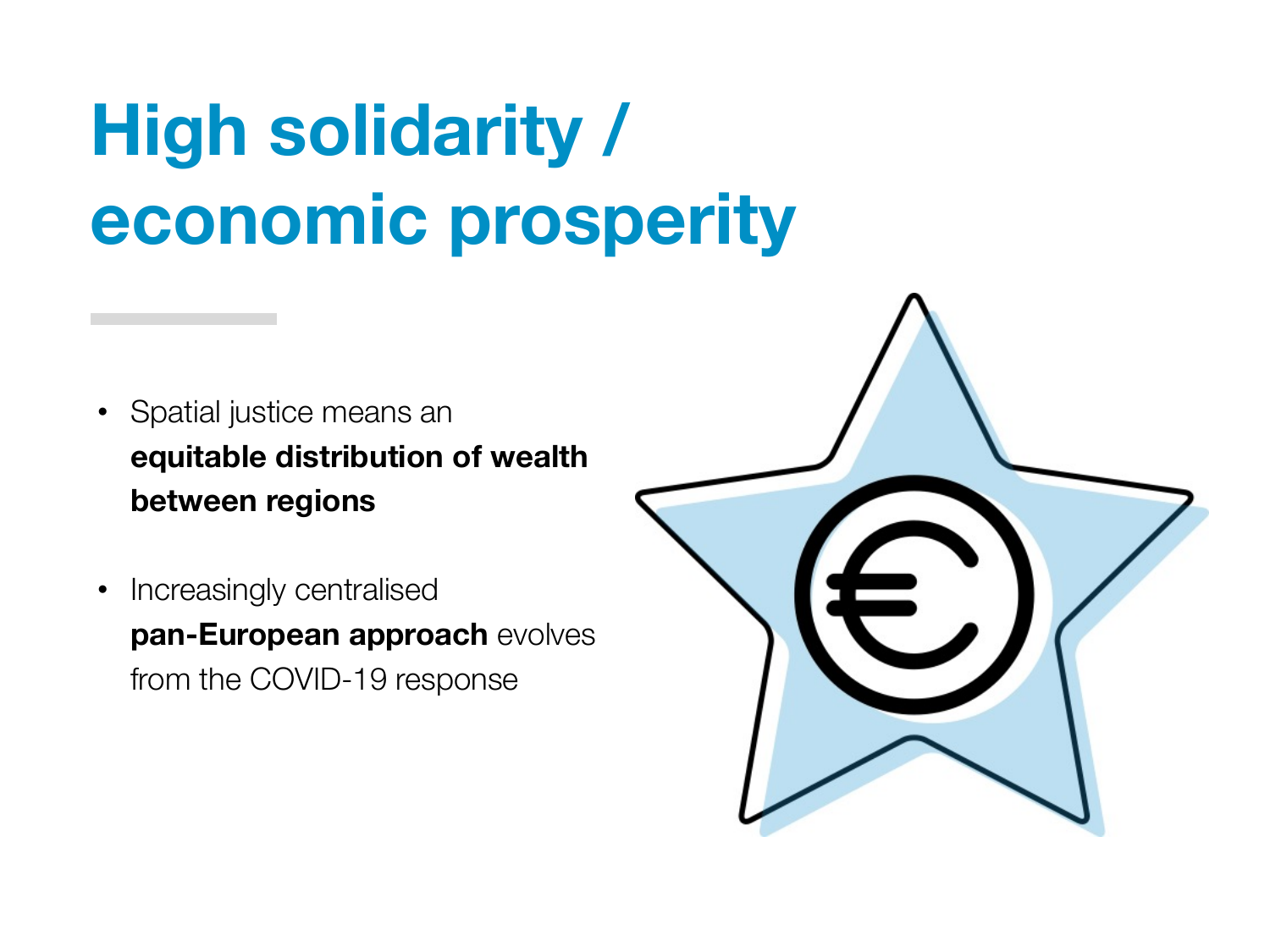# **High solidarity / economic prosperity** (continued)

- **Reindustrialisation**: biotechnology transforms food & energy security; advanced 3D printing and manufacturing take place locally; Europe is a global exemplar of the circular economy
- **Automation** reduces the need for low-skilled migration; an expanded "Fortress Europe" combats migration from climate refugees and clashes with its eastern neighbours
- In a **comfortable but increasingly conformist** Europe, some citizens push for new political and economic freedoms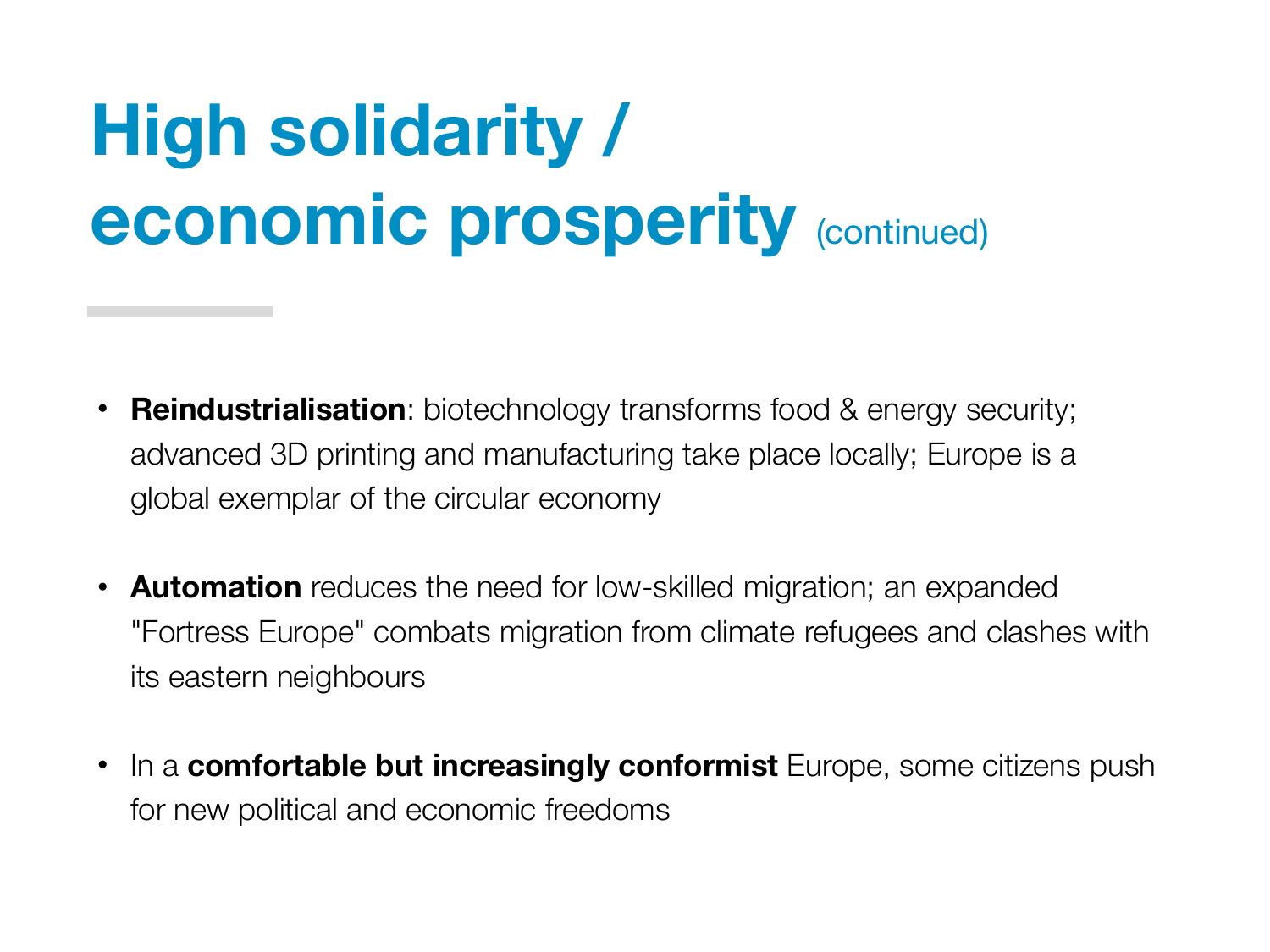# **High solidarity / wellbeing**

- Spatial justice means **mutual assistance between regions** to help each other adapt to change
- COVID-19 and climate crisis drive populations away from cities & coastlines to less densely populated rural regions **the old territorial inequalities are reversed**

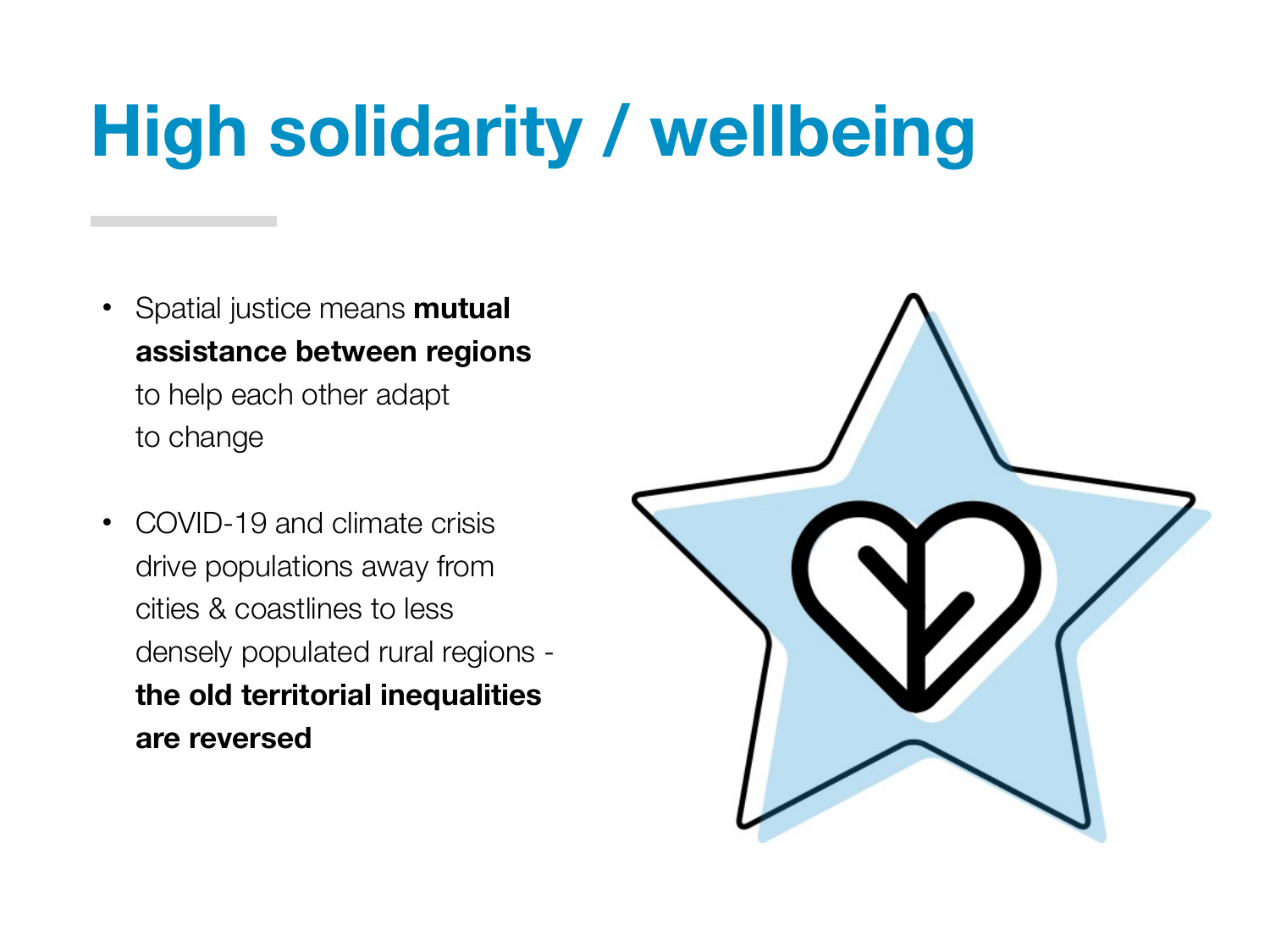# **High solidarity / wellbeing (continued)**

- A new world order led by China focuses on **sustainability and resilience**; Europe pays reparations for its role in causing climate change
- By 2048, Europeans look back with regret on the last days of capitalism **notions of wellbeing expand** to include subtle notions of aesthetic, mental, and occupational health
- Europeans increasingly value **a shared sense of community and culture** - a New Olympiad which prizes the arts, philosophy, and humanitarianism as well as athletic skills is the highlight of the cultural calendar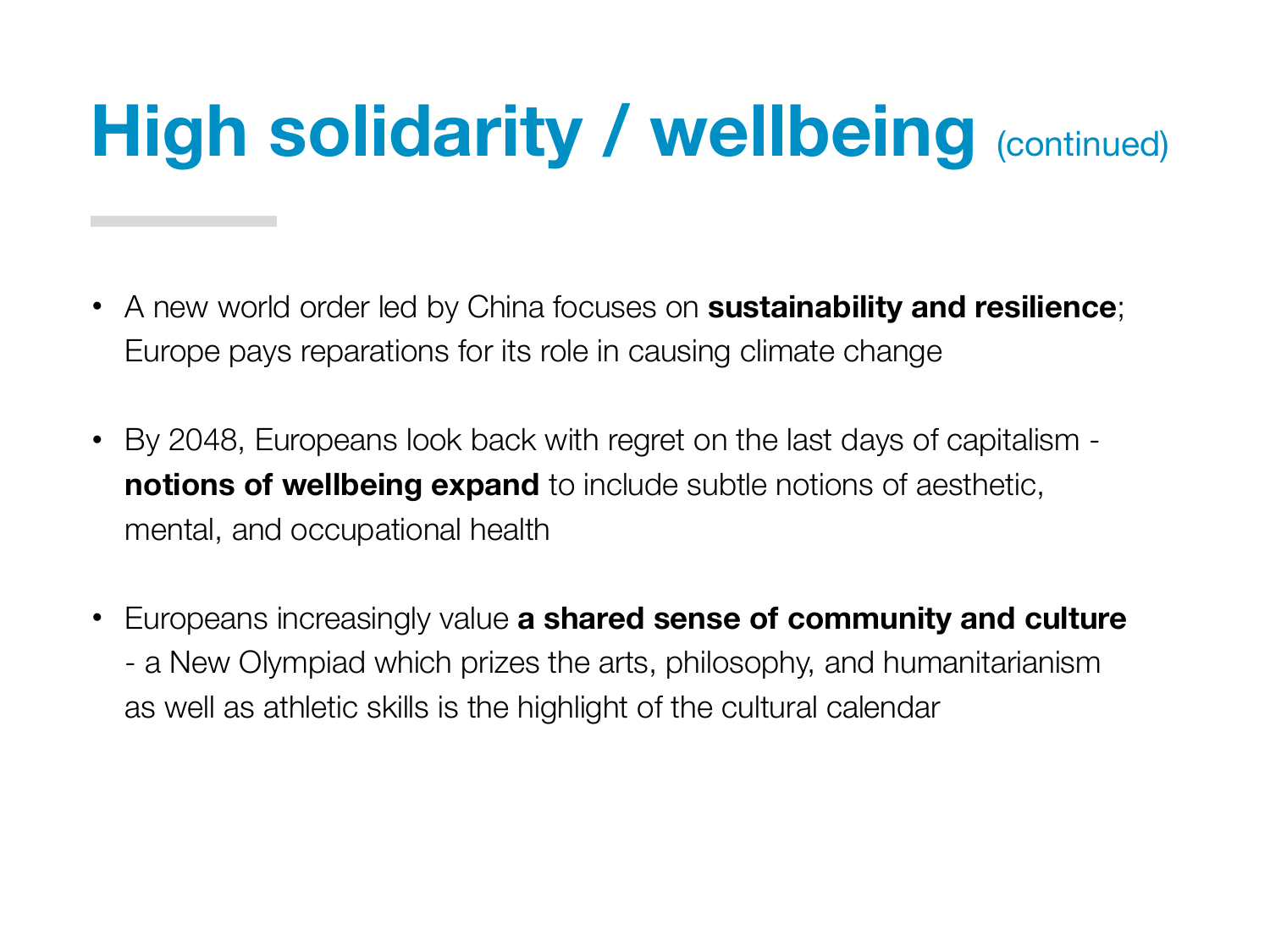# **High autonomy / economic prosperity**

- The EU focuses on **digital identities** in a world shaped by transnational corporations
- Spatial justice is understood as **the right of regions to hold on to the wealth that they have generated**

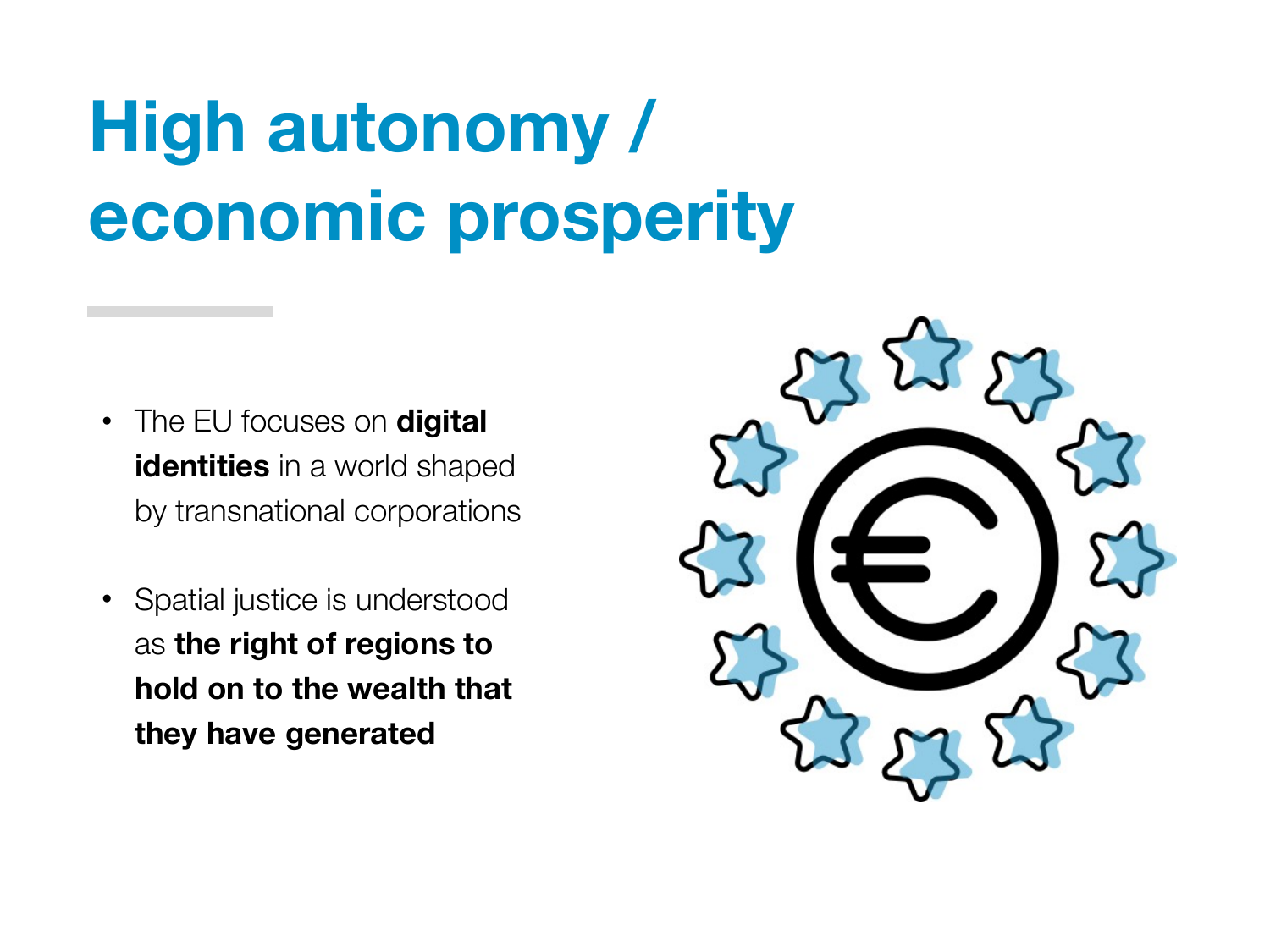#### **High autonomy / economic prosperity (continued)**

- Telepresence and communication technologies means that the communities we live and work in may be virtual and extended around the world; **physical distance is less important than digital access**
- **Citizenship is digital and can be disaggregated** by citizens, delegated, shared, and traded around the world
- **Pre-packaged citizenship options** are designed by corporations and territories to suit their needs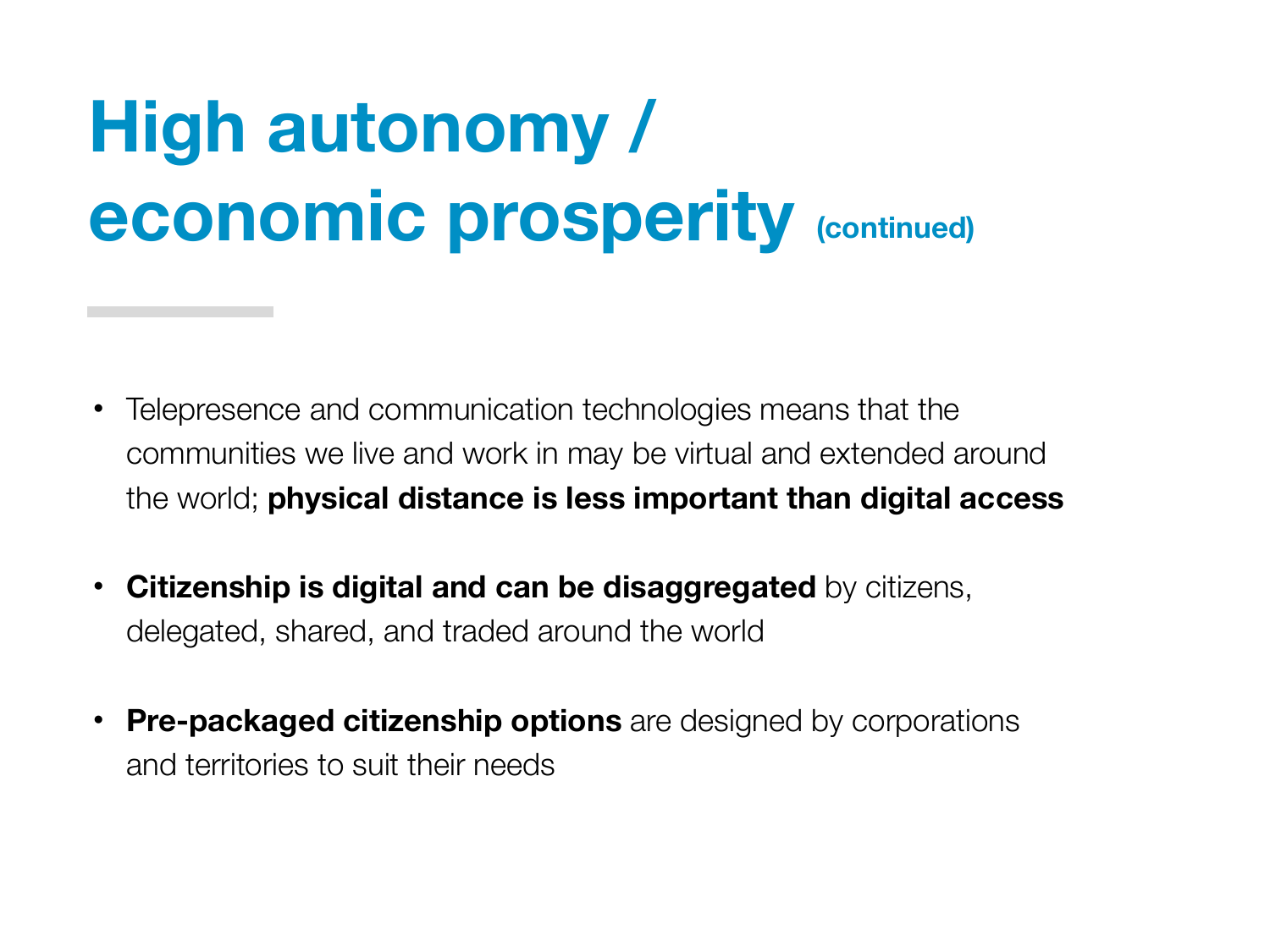# **High autonomy / wellbeing**

- In a Europe fragmented by differing cultural values, the EU is the last talking shop for increasingly divergent regions; **spatial justice is the right of communities to define their own values**
- **Attitudes to gender**, **identity, and social roles vary wildly** from the reactionary to ultra-progressive

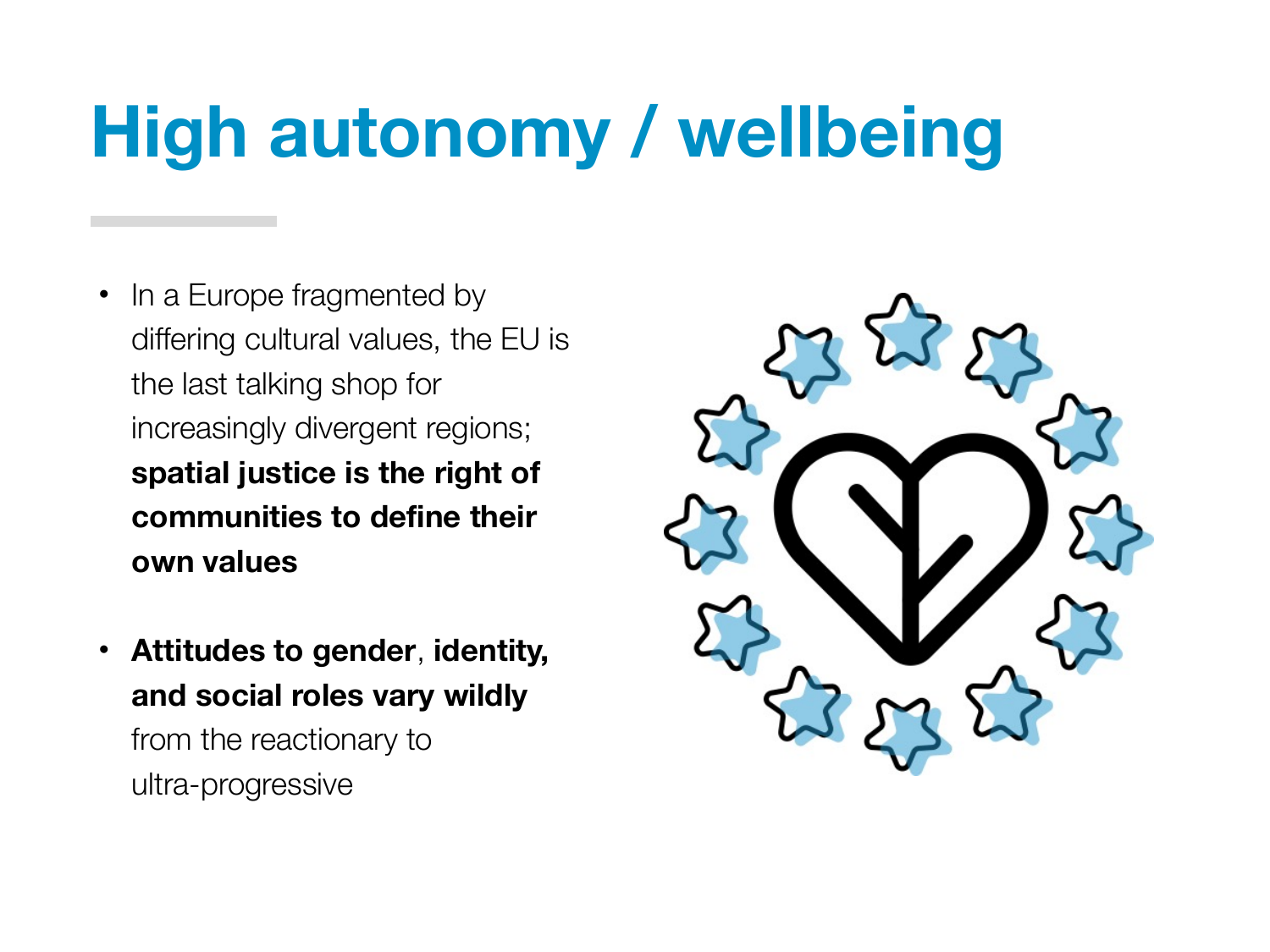# **High autonomy / wellbeing** (continued)

- **Territorial inequality has increased, but along new lines** this future includes leading examples of degrowth alongside shanty towns formed by people drawn to the more successful regions in this patchwork Europe
- Globally, Europe is becoming a backwater compared to more technologically advanced countries, but amid its patchwork are **some of the most liveable places in the world**
- The EU provides a place for its many diverse members to **resolve internal conflicts and deal with the new great powers** on the world stage